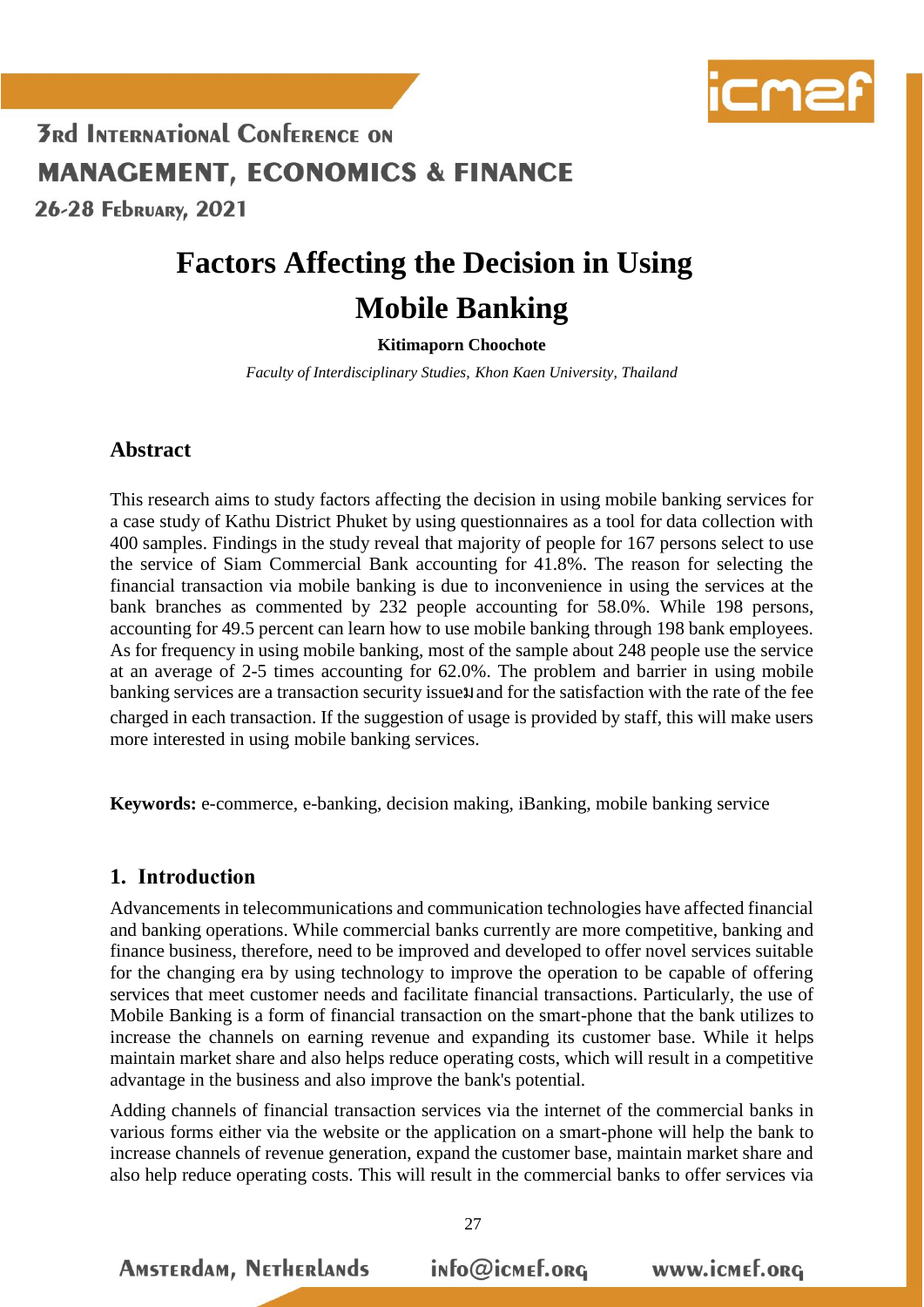

### 26-28 FEDRUARY, 2021

the internet to take a competitive advantage in their business operations and to also improve service efficiency.

Banking services through mobile banking have become another new alternative for current banking customers because the development of internet communication technology provides convenience, fast and effective accessibility via various communication devices easily and it does not take a very long time. Therefore, this makes financial transactions via the internet become completely different from traditional financial transactions. And the rate of using mobile banking services tends to increase continuously. This is because it is a convenient way for customers to perform financial transactions via the internet by themselves. It is like having a private online bank to access financial transactions anywhere, anytime, 24 hours a day, which is a new marketing service channel where service providers will be able to generate income from servicing from among individual customers, business-to-business customers, and business entrepreneurs with consumers. Due to these reasons, the researcher is interested in studying the factors that influence the decision to use mobile banking services.

### **2. Literature Review**

#### **2.1 Decision Making**

Decision making is a process in solving organizational problems by seeking and choosing for alternatives or best practices to achieve the defined objectives of the organization. Therefore, it can be said that the decision making is the conclusion or the final result of the rational thinking process so that to select the right actions suitable for the situation, the resource, and the individuals, to be able to implement and achieve the desired goals and objectives.

Decision making is an integral part of the roles of the executive resulting from position and authority. It is the role of entrepreneur, disturbance handler, resource allocator and negotiator.

#### **2.2 Theory of Acceptance Model**

**AMSTERdAM, NETHERLANDS** 

Theory of Acceptance Model: TAM is a model for predicting acceptance and usage of technology in the workplace. It is a recognized and well-known theory that is the performance indicator of technology usage as proposed by Davis, which is additionally modified from the Theory of Reasoned Action: TRA to develop into a TAM model and to study in the context of acceptance for the use of information systems by not considering the norms of the surrounding people, and behaviours to be used as factors in predicting actual usage behaviours.

 Users will accept this technology only if there are factors that influence decision making to accept TAM technology.

info@icmef.org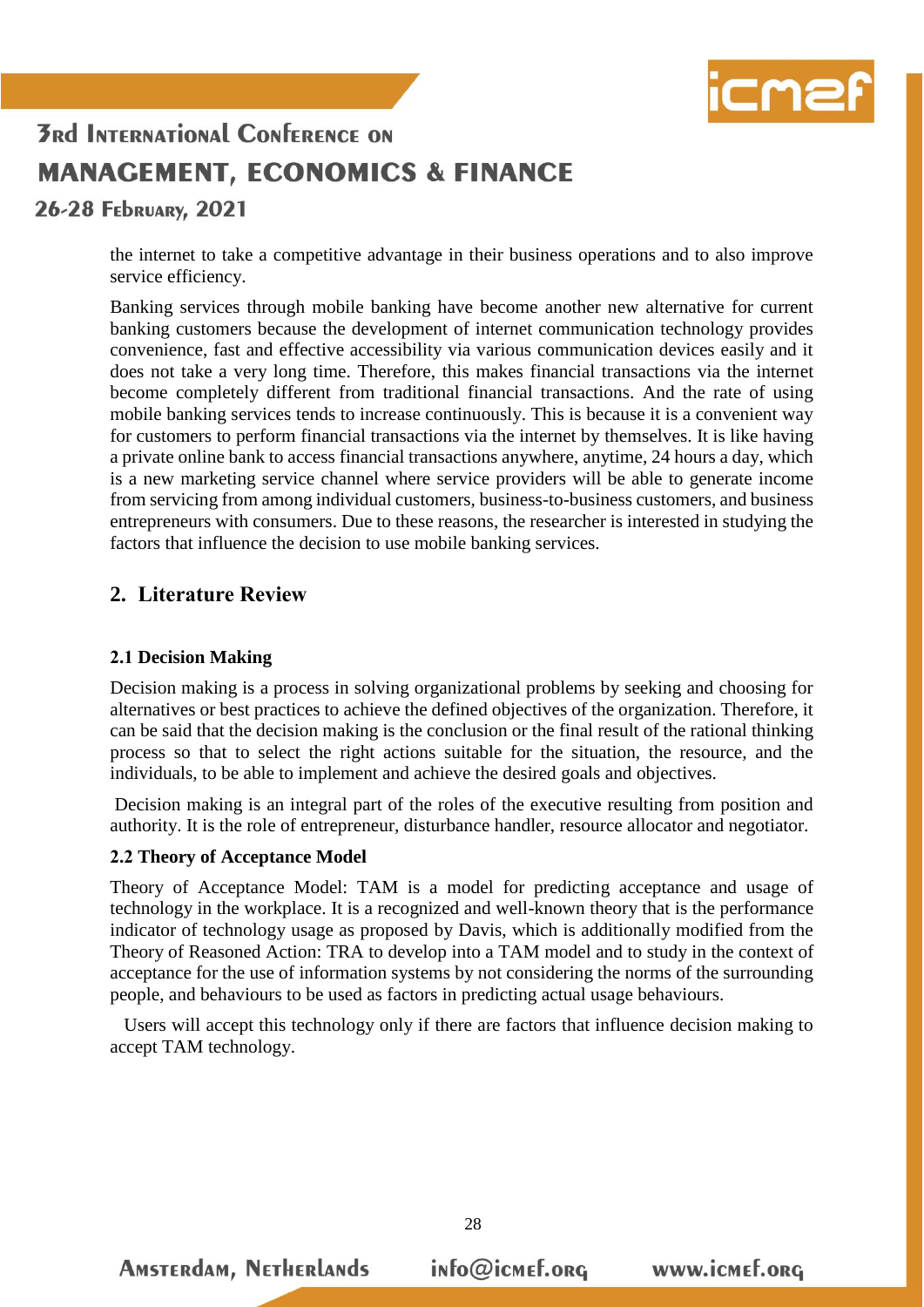

26-28 FEDRUARY, 2021

*Figure 1: Technology Acceptance Model (Davis, 1989)*



• External Variables refer to the influences of external variables that will create awareness for each individual which include experiences, beliefs, knowledge, understanding, and motivation to encourage users to see values to have demand for such high-value services

• Perceived Usefulness (PU) refers to awareness in the usage of technology to obtain benefits either obtaining advantages of technology such as reduction in operation steps, time-saving, or fast and efficient operation

• Perceived Ease of Use (PEOU) refers to the perception in the usage of technology that makes the operation easier from the original manual operation which may cause delays or obstacles. And after the technology is introduced, the operation becomes faster and more efficient.

• Attitude Towards Use refers to a positive attitude to the usage caused by the user's understanding towards the benefits of technology which is based on the ideas in making use of technology by people who recognize in the benefits

• Behavioural Intention to Use refers to the intent of use which indicates the recognition behaviour in the acceptance of technology of each person.

• Actual System Use is a result of technology adoption and actual utilization

#### **2.3 Mobile Banking**

**AMSTERDAM, NETHERLANDS** 

Mobile refers to mobile phones and banking refers to banking which has an exact definition and when taken together, it means Mobile Banking incorporated with the Internet Banking: iBanking. Since the past, we started to know and use it in the form of iBanking via PC or Desktop computer. In this era, mobile phones or smartphones play a large role in our daily lives instead, making the service of iBanking follow us everywhere. Until in this era that we have a truly Mobile Banking because of the design and development whether security system or various features that support the use on various platforms available on the Smartphone. In which the original i-Banking system with a shortened version of user and password identification is

info@icmef.org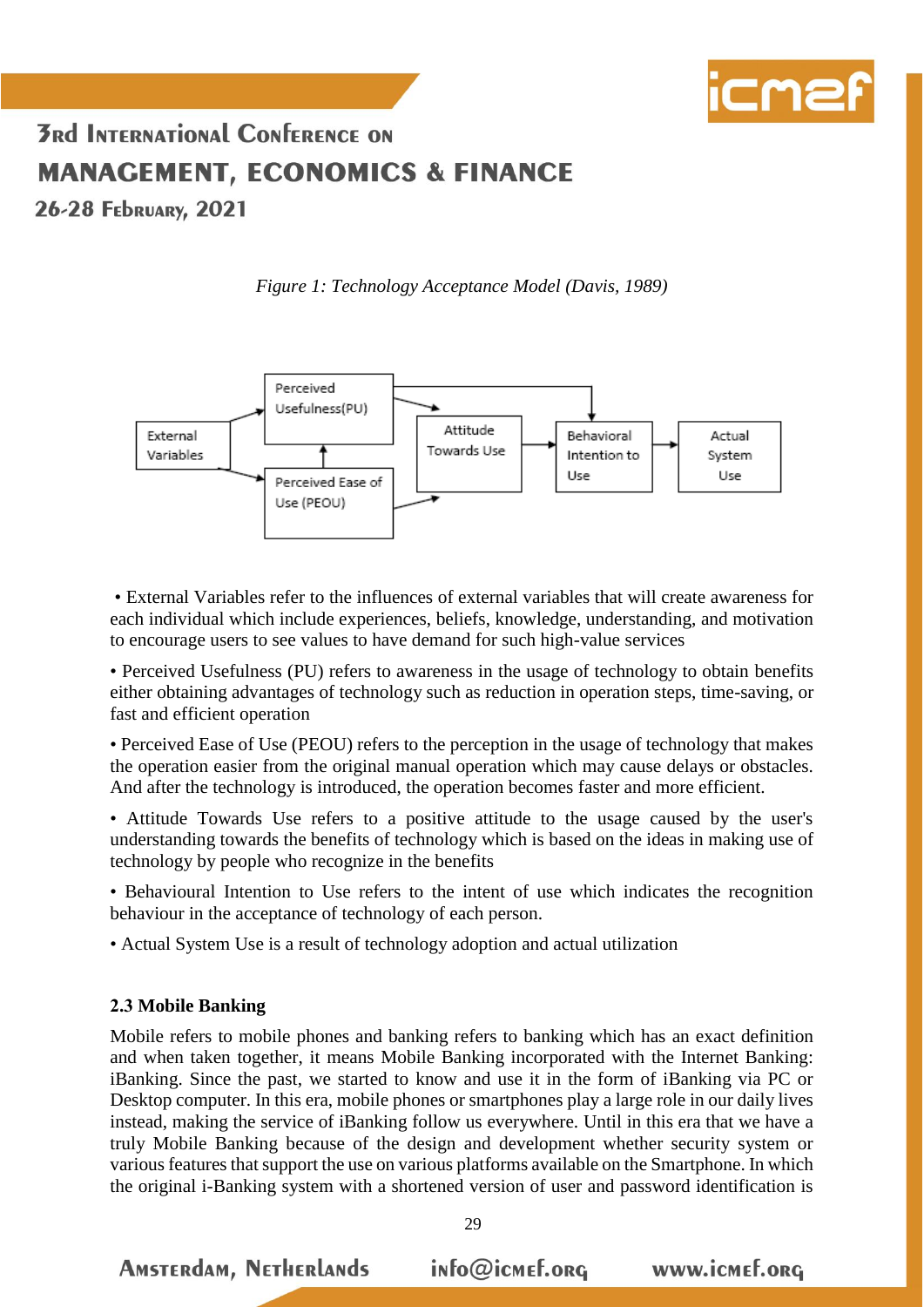

26-28 FEDRUARY, 2021

introduced to be used on mobile phones. There is also the other type developed to be superior to the original iBanking that supports especially for mobile phone use, with a PIN Code system to increase security both of which are all working on the Mobile Banking platform.

#### **2.4 4P's marketing mix**

4P's marketing mix is a marketing stimulus that leads to buying decisions which can be divided as follows; the product that will allow consumers to buy, and price. When consumers evaluate the options and make decisions, the price will affect buying behaviour. Distribution channel (place); Marketers need to prepare products ready for distribution since this will influence the purchase decision. Marketing promotion; every process of consumer purchasing decisions can be influenced by marketing promotion.

### **3. Research Framework**

**AMSTERdAM, NETHERLANDS** 



*Figure 2: Research Framework* 

info@icmef.org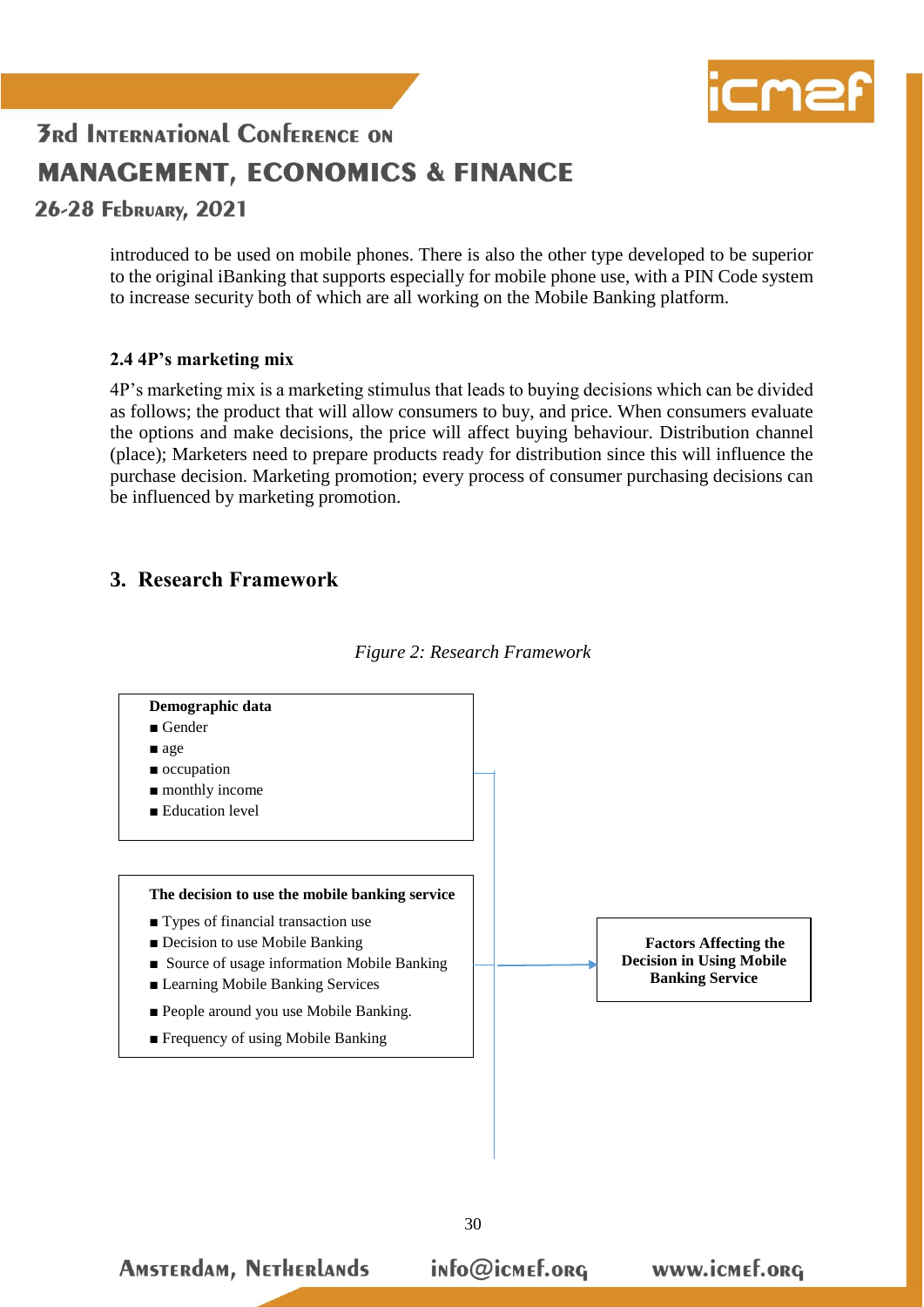

26-28 February, 2021

| 4P's marketing mix       |  |
|--------------------------|--|
| $\blacksquare$ product   |  |
| $\blacksquare$ price     |  |
| $\blacksquare$ place     |  |
| $\blacksquare$ promotion |  |

### **4. Research Objectives**

1. To study the factors that influences the selection of mobile banking services of the people in Kathu District

2. To study the selection of mobile banking services for people in Kathu district.

### **5. Research Methodology**

The study population consists of people living in Kathu District, Phuket province divided into 13,133 men, 15,108 women and a total of 28,241 people. The sample used in this study is the population of 400 people living in Kathu District. Phuket Province. The calculation of sample size is conducted and the formula to find the size of the sample with a known population is used where confidence value of 95% and the error of not more than 5% are defined according to Taro Yamane's formula (1967).

Since the calculation results in the population to contain 394.41 samples, however, to obtain the comprehensive data and the minimum response rate of with the confidence that makes all estimators free from bias, the researcher, therefore, adds some more 6 samples into this study to make data obtained from the samples to meet the specified size. Therefore, the samples that the researcher used to analyse contain a total of 400 people.

In this study, the researcher verifies all questionnaires for completeness of the questionnaires and processes coding in the questionnaire then analyses and processes data using statistical software using the descriptive statistical calculations as the basic statistics used to describe the characteristics of the sample. The values for analysing consist Percentage, Mean, Standard Deviation, and Relationship between independent and dependent variables.

#### **6. Conclusion**

**AMSTERdAM, NETHERLANDS** 

General data of the respondents consist of 206 males accounting for 51.5 percent. The age range of respondents is between 25 - 30 years accounting for 48.0 percent. The educational level of respondents includes 224 bachelor degree graduates accounting for 56.0%. The majority of respondents of 224 are private employees accounting for 34.0%. The average monthly income of 224 people ranges between 10,001 - 20,000 baht, representing 45.2%. Most

info@icmef.org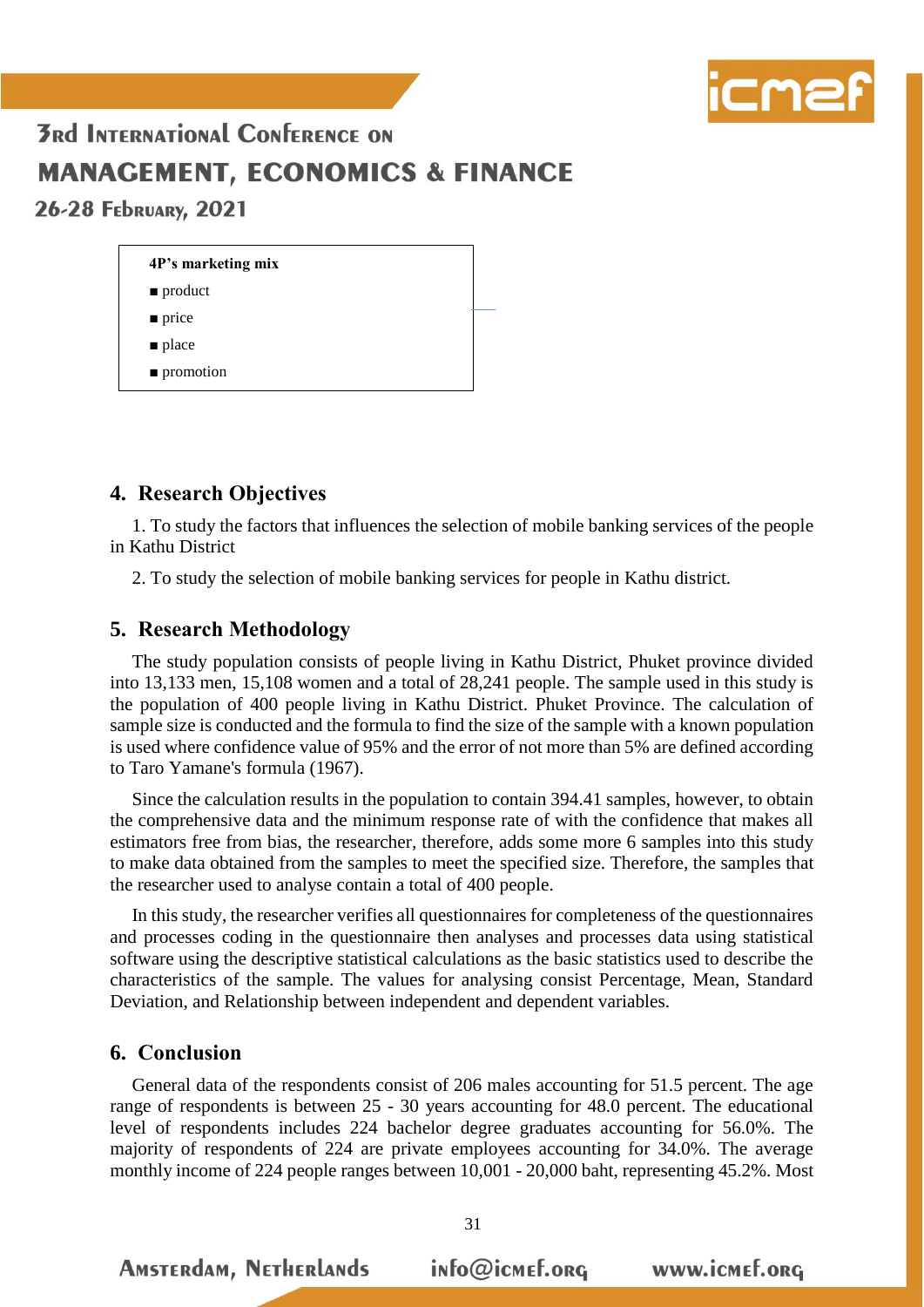

26-28 FEDRUARY, 2021

of the samples consisting of 167 people representing 41.8 % choose to use the services of Siam Commercial Bank. While 232 respondents, representing 58.0% provide reasons in choosing to use financial transactions via mobile banking that it is because of the inconvenience of using services in person at the bank branches. About 198 respondents representing 49.5% learn how to use mobile banking with bank employees. As for the frequency of using mobile banking, most respondents of 248 people accounting for 62.0% use averagely 2-5 times.

As for marketing mix factors influencing the decision making of customers in using mobile banking service, the results reveal that, in term of product, most of the sample gives the highest priority when choosing to use financial services via mobile banking that meets the needs of the respondents with an average value of 4.43. In terms of price, most of the samples give the highest priority for pricing without any annual fee in using the service, with an average value of 4.45. Regarding the distribution channel, the samples provide the highest priority where the use of mobile banking services can be available in all locations in Thailand with an average value of 4.50. In terms of marketing promotion, the samples provide the highest priority if the staffs provide the suggestion on how to use the service which will make respondents more interested in using the service, with an average value of 4.51.

#### **7. Discussion**

Factors influencing the decision to use mobile banking services, the results reveal that in the selection of mobile banking services, most samples receive advice and learn from bank employees since it is not convenient for customers to use the service at the bank branches.

 For marketing mix factors, most of the samples are satisfied with the appearance and sufficient application. The calculation of the annual fee for using the service is appropriate.

#### **8. Suggestion for Entrepreneurs**

**AMSTERdAM, NETHERLANDS** 

For entrepreneurs, credibility, and security of mobile banking, most users are still not confident in the security of mobile banking. Therefore, the bank should provide staffs to give advice or build credibility for customers which will result in increased service usage.

 In each financial transaction, fee collection is not yet satisfied by customers. Therefore, the bank should adjust a fee rate according to the increased trend of transactions via mobile banking.

#### **References**

Archana S, Vineet K. 2012. Mobile Banking as Technology Adoption and Challenges: A Case of M-Banking in India. *International Journal of Scientific and Research*. Vol 2 (2).

info@icmef.org